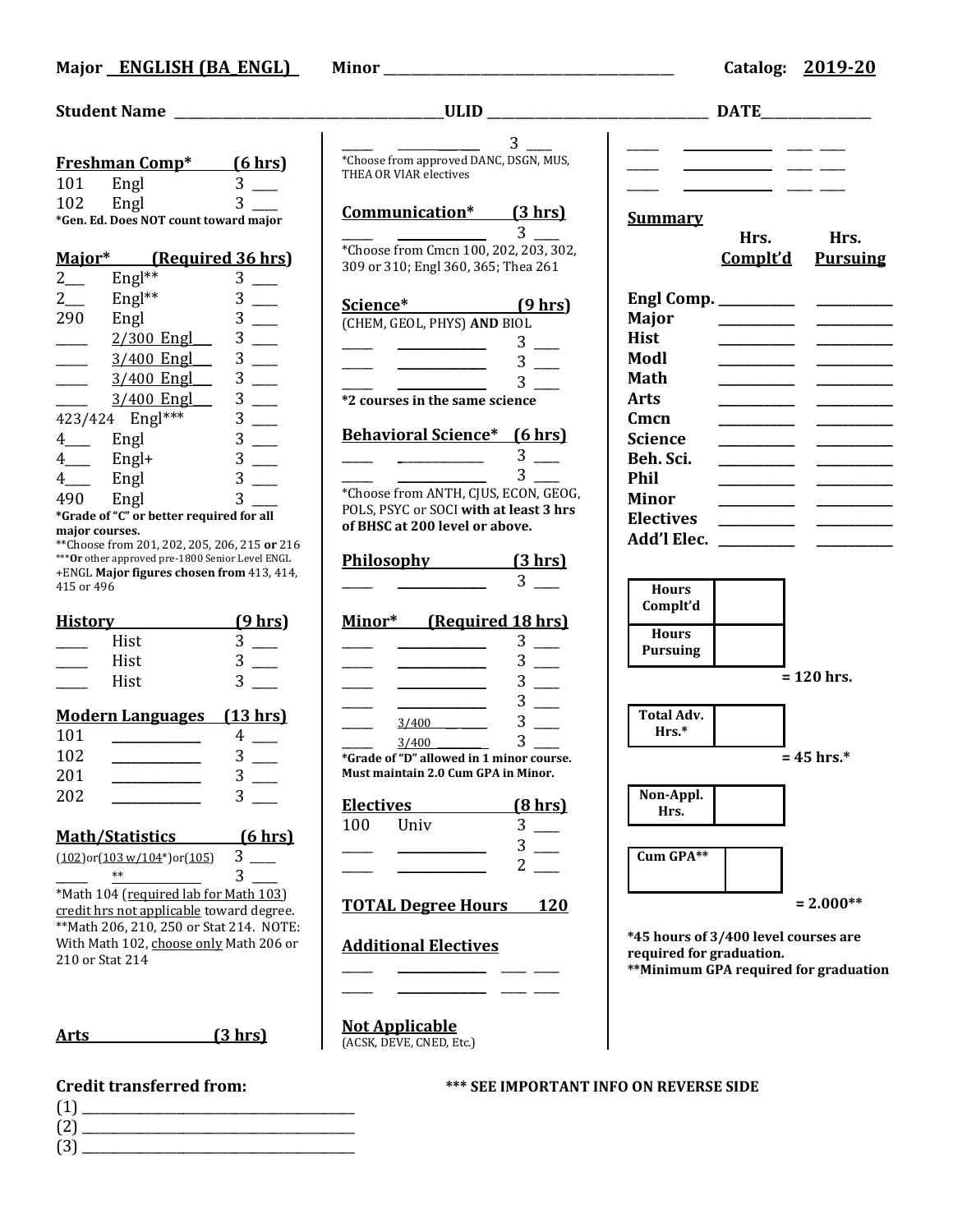### **GENERAL EDUCATION RECOMMENDATIONS**

**NOTE: The following courses have been approved by the Provost. Courses not included in theses lists will require written approval from the Assistant VP for Academic Affairs, Academic Programs using the General Education Substitution/Waiver form.**

**Behavioral Science(6 Crs. w/ at level 3 Crs, @ the 200-levely or above. Selection must be outside of student's major** ): **ANTH** 100, 201, 202, 203; **CJUS** 101, 203, 204; **ECON** 201, 202, 300 (NOTE: Student **cannot** have credit for both ECON 201 & 300); **GE0G** 103. 104 380; **POLS** 110, 220, 360, 370; **PSYC** 110, 220, 255, 311, 312, 370; **SOCI** 100, 241.

**Communication (3 Crs.): CMCN** 100, 101, 202, 203, 212, 302, 345; **ENGL** 223, 355, 356, 357, 358, 359, 360, 365; **ARAB** 101, 102; **ASL**  101, 102, 201; **FREN** 101, 102, 201, 202, 300, 316, 332, 361, 362; **GERM** 101, 102, 201, 202 316, 360; **SPAN** 101, 102, 201, 202, 301, 310, 316, 330, 332; **THEA** 261

**English Composition (6 Crs.: ENGL** 101 AND 102 OR 115; **ESOL** 101 AND 102 (Note: ESOl is for international students only). 28+ ACT in English earns credit for **Engl 101** and placement in **Engl 115.**

**Fine Arts (3 Crs.)**: **DANC** 101, 102, 113, 114; **DSGN** 121; **MUS** 104, 10 5, 106, 108, 109, 130, 306, 321, 322, 323, 324, 325, 326, 360, 364;. **THEA** 161, 261; **VIAR** 120., 121, 122

**History (3 Crs.): (NOTE: Choose from any course in HIST (except HIST 490) or PHIL. Recommended courses are: HIST** 100, 101, 102, 103, 104, 221, 222, 223, 224, 307, 321, 322, 330, 343, 351, 352, 355; **PHI**L 101, 321, 322.

**Literature (3 Crs.)**: **ENGL** 201, 201, 205, 206, 210, 211, 212, 215, 216, 290, 312, 319, 320, 321, 322, 332, 333, 335, 341, 342, 350, 370, 371, 372, 380, 381, 402G, 403G, 404G, 406G, 411G, 412G, 413G, 414G, 415G, 416G, 417G, 420G, 423G, 424G, 426G, 427G, 428G, 429G, 430G, 432G, 433G, 435G, 437G, 440G, 441G, 442G, 443G, 444G, 445G, 450G, 460G, 466G, 467G, 470G, 484G, 496G; FREN 202, 311, 431G, 441G, 471, 472, 481G, 491G; **GERM** 202, 311, 405G, 441G, 442G, 471, 472; LATN 301, 302; **SPAN** 441, 442, 480G.

**Mathematics (6 Crs): Math 1 recommendations (3 crs): MATH** 102, 103 w/ 104, 105, 107, 109, 143. **Math 2 recommendations (3 crs)L MATH** 110, 206, 250, 270, **STAT** 214. A 25 ACT in Math earn credit for Math 105.

**Natural Sciences (9 Crs.**): Six (6) hours must be in a single biological (BIOL) or physical (CHEM, GEOL, PHYS, ENVS) science and three (3) hours in the other natural science area not chosen. Science requirements **MAY NOT** be satisfied by three courses in the same department. Choose from any BIOL, CHEM, GEOL, PHYS or other science courses. Recommended courses are: **BIOL** 121, 122, 300, 303; **CHEM** 101, 102; **ENVS** 100 (physical), 150 (biological). 280 (physical); **GEOL** 105, 106, 110; **PHYS** 160, 170, 213

- $\Box$ Students are limited **to 60 hours of transfer credit from community colleges.**
- Students may not apply more than 42 hours above the 100-level of major courses toward a degree. Approved exceptions for  $\Box$ Communication & English majors/concentrations (45 hours above 100-level).
- $\Box$ All liberal arts majors are required to complete a minor. A minor is a chosen secondary area of study comprised usually of 18 credit hours in the chosen subject. At least 6 hours of the minor must be at the 300/400 level. Students & advisers are invited to visit [https://catalog.louisiana.edu](https://catalog.louisiana.edu/) where they will find a link to "Undergraduate Minors". Rules and regulations governing minors as well as links to all currently approved minors can be found at the "Undergraduate Minors" link.
- $\Box$ In addition to completing all course requirements for a degree, student must complete **a minimum of 45 hours of 3/400-level courses** out of the total degree hours required (120-124 hours).
- Though a constantly evolving process, transfer courses are currently being evaluated in the respective departments of the courses in  $\Box$ collaboration with the Registrar's office. After this, the evaluations are posted on the student's UL transcript. For now, until the evaluations are posted, work with the COLA Dean's office to work out unofficial evaluations and/or degree audits.
- A student shall be required to earn the last 30 hours, applicable to a degree, in residence as a major in the academic college from  $\Box$ which he/she seeks a degree.
- Transfer courses for a continuing UL-Lafayette student must be approved by his/her Dean or Dean's designate prior to the student's  $\Box$ enrollment in those courses. This is required especially in the student's last thirty (30) hours.
- $\Box$ To file for graduation, student must complete two documents --

**The degree plan** -- completed with adviser, approved by department head and dean, due in the dean's office at the beginning of the semester before a student expects to graduate. The degree plan indicates what course work remains to complete degree requirements. **The application for degree** -- due the semester prior to graduation if the student wants priority registration or at the beginning of the semester the student plans to graduate. The application is a brief form that is used to order the student's diploma. It is available